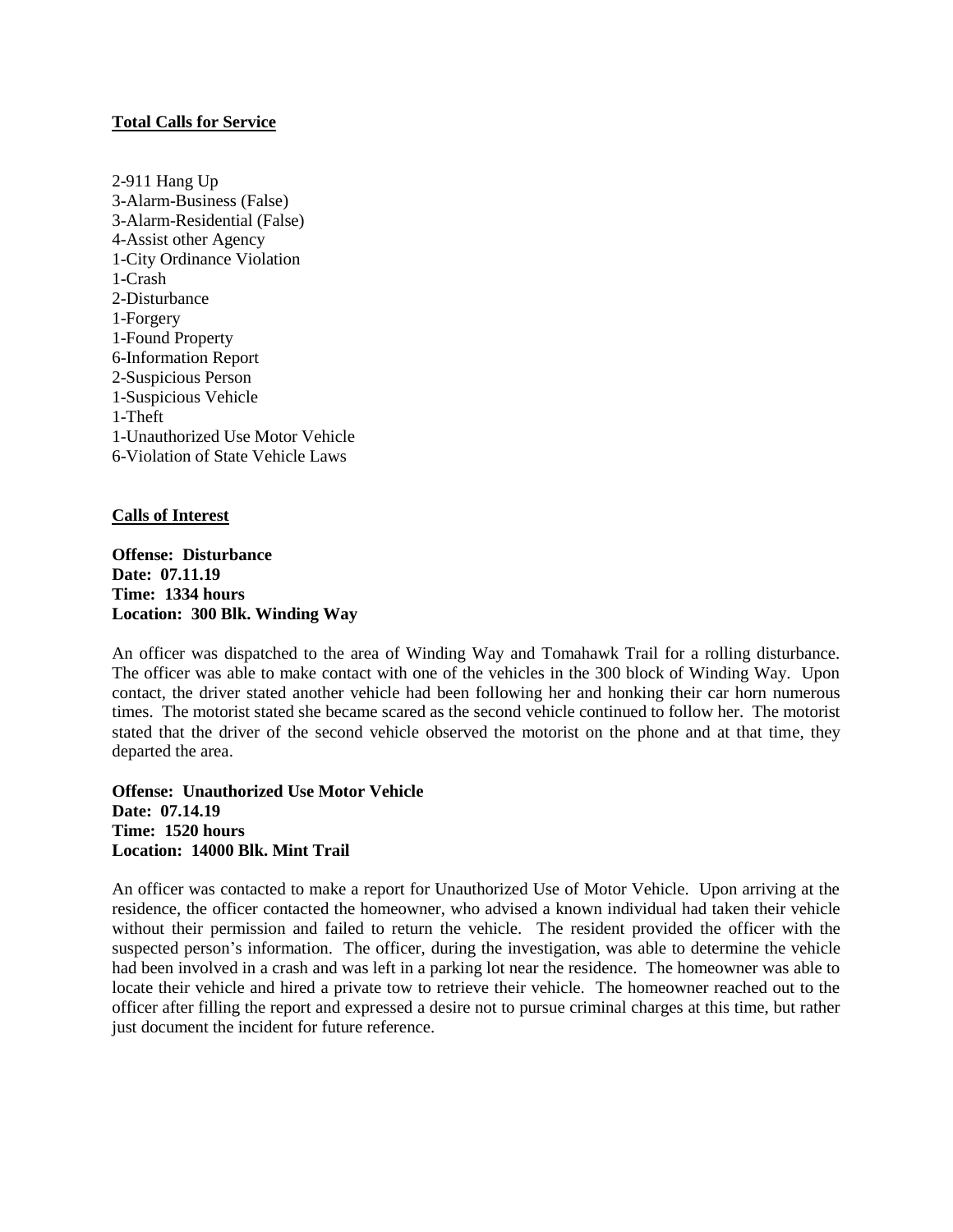**Offense: Forgery Date: 07.16.19 Time: 0916 hours Location: 100 Blk. Tomahawk Trail**

A resident contacted City Hall and requested an officer make their residence in regards to a Forgery. The officer arrived and contacted the resident, who stated an individual had issued a forged check with their checking information to a second individual. The resident was contacted by their financial institution regarding the check. The check had been written on an old account that the resident no longer used. This report was forwarded to the Criminal investigations Division for follow up.

**Offense: Theft Date: 07.17.19 Time: 1824 hours Location: 13800 Blk. San Pedro**

An officer was dispatched to a local business located in the 13800 block of San Pedro Ave. Upon arrival, the officer made contact with the store manager, who stated an individual had entered the store and completed a transaction. The individual left, but returned a short time later and stole an item from the store. The manager remembered who the suspect was from the previous transaction. The manager was able to retrieve the suspect's information from that transaction and provide it to the officer. This report was forwarded to the Criminal investigations Division for follow up.

**Offense: Disturbance Date: 07.20.19 Time: 2335 hours Location: 15700 Blk. San Pedro**

Officers' were dispatched to a local business for a possible disturbance. According to the call notes, an individual had refused to pay for a taxi cab and the taxi cab driver was refusing to allow the customer to leave. The customer called 911 to report the incident. Upon officers' arrival, both the taxi cab and the caller had departed the location. Officers' checked nearby businesses, but were unable to locate the caller or the taxi cab.

## Just a reminder from your Crime Prevention Section

If you would like a home inspection from our Crime Prevention officer, please call City Hall and ask for Sergeant Ben Richard to schedule an appointment.

If you need fingerprint cards taken you can have them done at City Hall during normal business hours.

Please remember the primary way to get a hold of the on duty officer is through the Bexar County Sheriff's Office at 210.335.6000.

Chief Morales